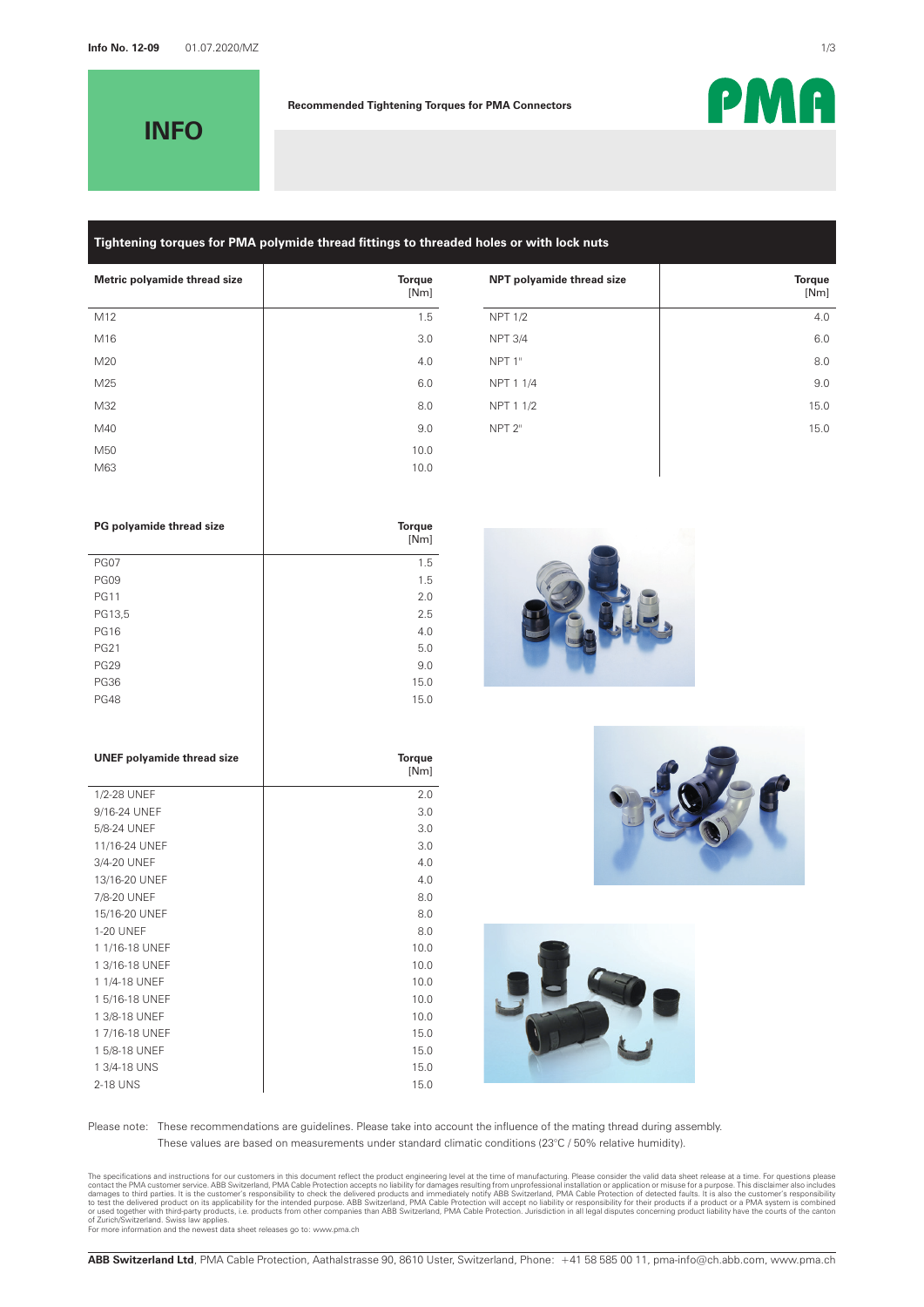**INFO**

#### **Recommended Tightening Torques for PMA Connectors**

# **Tightening torques for PMA metal thread fittings to threaded holes or with lock nuts**

| Metric metal thread size | <b>Torque</b><br>[Nm] | NPT metal thread size | <b>Torque</b><br>[Nm] |
|--------------------------|-----------------------|-----------------------|-----------------------|
| M12                      | 4.0                   | <b>NPT 1/2</b>        | 6.0                   |
| M16                      | 4.0                   | <b>NPT 3/4</b>        | 8.0                   |
| M20                      | 6.0                   | NPT 1"                | 10.0                  |
| M25                      | 8.0                   | NPT 1 1/4             | 15.0                  |
| M32                      | 10.0                  | NPT 1 1/2             | 15.0                  |
| M40                      | 15.0                  | NPT <sub>2"</sub>     | 15.0                  |
| M50                      | 15.0                  |                       |                       |
| M63                      | 15.0                  |                       |                       |
|                          |                       |                       |                       |

| <b>PG</b> metal thread size | <b>Torque</b><br>[Nm] |
|-----------------------------|-----------------------|
| <b>PG07</b>                 | 3.5                   |
| <b>PG09</b>                 | 4.0                   |
| <b>PG11</b>                 | 6.0                   |
| PG13,5                      | 6.0                   |
| <b>PG16</b>                 | 7.0                   |
| <b>PG21</b>                 | 8.0                   |
| <b>PG29</b>                 | 10.0                  |
| <b>PG36</b>                 | 15.0                  |
| <b>PG48</b>                 | 15.0                  |

| <b>UNEF</b> metal thread size | <b>Torque</b><br>[Nm] |
|-------------------------------|-----------------------|
| 1/2-28 UNEF                   | 4.0                   |
| 9/16-24 UNEF                  | 5.0                   |
| 5/8-24 UNEF                   | 5.0                   |
| 11/16-24 UNEF                 | 5.0                   |
| 3/4-20 UNEF                   | 6.0                   |
| 13/16-20 UNEF                 | 6.0                   |
| 7/8-20 UNEF                   | 10.0                  |
| 15/16-20 UNEF                 | 10.0                  |
| <b>1-20 UNEF</b>              | 10.0                  |
| 1 1/16-18 UNEF                | 10.0                  |
| 1 3/16-18 UNEF                | 10.0                  |
| 1 1/4-18 UNEF                 | 10.0                  |
| 15/16-18 UNEF                 | 10.0                  |
| 1 3/8-18 UNEF                 | 10.0                  |
| 17/16-18 UNEF                 | 15.0                  |
| 1 5/8-18 UNEF                 | 15.0                  |
| 1 3/4-18 UNS                  | 15.0                  |
| 2-18 UNS                      | 15.0                  |
| 2 1/4-16 UN                   | 15.0                  |







Please note: These recommendations are guidelines. Please take into account the influence of the mating thread during assembly. These values are based on measurements under standard climatic conditions (23°C / 50% relative humidity).

The specifications and instructions for our customers in this document reflect the product and immediately norid many of manufacturing. Please consider the valid data sheet releases at a time. For questions and instruction

PMA

[Nm]